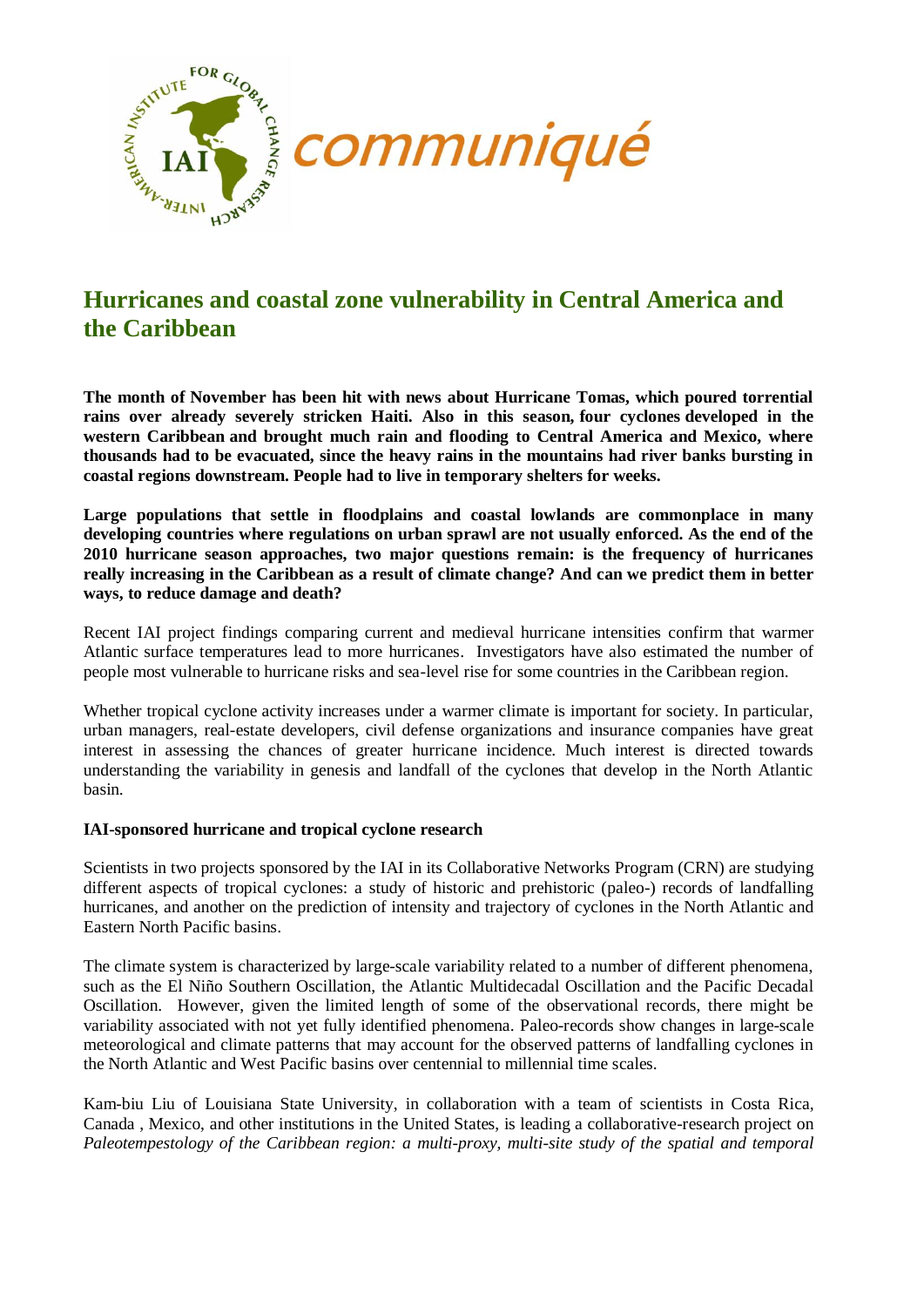*variability of Caribbean hurricane activity*<sup>1</sup> . Project investigators analyze past Caribbean hurricane activity using coastal lagoon sediments as well as isotopic composition of stalagmites, tree-rings, and corals from across the Caribbean basin. Their research has also improved our understanding of tropical jet streams. The team found that warm Atlantic sea surface temperatures are associated with more hurricanes. Findings from the 5-year project are providing the following regional picture:

A new coral-based proxy record of Atlantic sea surface temperatures from the Bahamas for the period AD 1552-1991, the longest-ever established, suggests that higher hurricane activity before 1550 and after 1750 coincides with warmer sea surfaces. This confirms earlier data that showed that fewer storms formed in the Atlantic basin when the sea surface was cooler (*IAI Global Change Snapshot 2: <http://bit.ly/d4HsI7>*).

Atlantic hurricane activity varies with climate patterns such as the Atlantic Multidecadal Oscillation and El Niño. Proxy data and modeling reveal peaks in Atlantic hurricane activity during medieval times (AD 900-1100) and again since 1980, explained by the prevalence of warmer sea surface temperatures in the Atlantic and cooler La Niña like conditions in the Pacific.

Tropical cyclone activity in the Caribbean is not only sensitive to El Niño influences as commonly known, but also to the strength of the Intra-Americas Low-Level Jet vertical wind shear, to conversions of barotropic energy associated with the strong lateral wind shear, to the intensity of the regional-scale descending motion associated with the jet entrance, and to the Sea Surface Temperature cooling generated by the Intra-Americas Low-Level Jet at the sea surface.

One of the objectives of the IAI project on *Tropical Cyclones: current characteristics and potential*  changes under a warmer climate<sup>2</sup> led by Graciela Binimelis de Raga of the Universidad Nacional Autónoma de Mexico, is to study the variability of tropical cyclones that develop in the Eastern North Pacific (EPAC) basin. Investigators from Costa Rica, Cuba and the US involved in this project aim to improve the understanding and prediction of tropical cyclones in the East Pacific, and on identifying potential global warming effects on cyclones.

The results of the study indicate that increases in the intensity of a cyclone are related to the low-level convergence of absolute vorticity. As the cyclone intensifies, the vertical layer, in which this low level convergence occurs, decreases in height. However, the intensification of tropical cyclones depends not only on mass and energy budgets in the atmosphere but also on their interaction with oceanic features, such as anticyclonic ocean eddies. During 1993-2007, 42 tropical cyclones experienced rapid and explosive deepening, and 68% of those showed an interaction with anticyclonic ocean eddies. Out of these, 93% reached major hurricane classification.

Employing a new theory about the relationship between precipitation and environmental variables, the team developed good approximations for predicting the intensity changes in the cyclone. But predicting the trajectory of hurricanes is currently still fraught with uncertainties, partly due to the lack of sufficient upper air measurements needed for the forecasting models *(IAI Global Change Snapshot 1: [http://bit.ly/d6pUfV\)](http://bit.ly/d6pUfV).* Some progress has been made since the Mexican Weather Service now provides those upper air measurements twice per day, and researchers hope that this excellent support will continue in the future.

The two research teams have identified several sites in three Mexican States as suitable for paleo studies, and sedimentary core samples have already been taken from a number of coastal lakes and lagoons. Those samples are currently being analyzed and the results will allow investigators to reconstruct the changing patterns of tropical cyclone landfalls on Mexico's Pacific coast during the past centuries to millennia. The combined research of the two projects will be important in developing better estimates of future tropical

 $\overline{a}$ 

<sup>1</sup> Project web page: *<http://www.oceanography.lsu.edu/liu.htm>*

<sup>2</sup> Project web page: *<http://cabernet.atmosfcu.unam.mx/IAI>*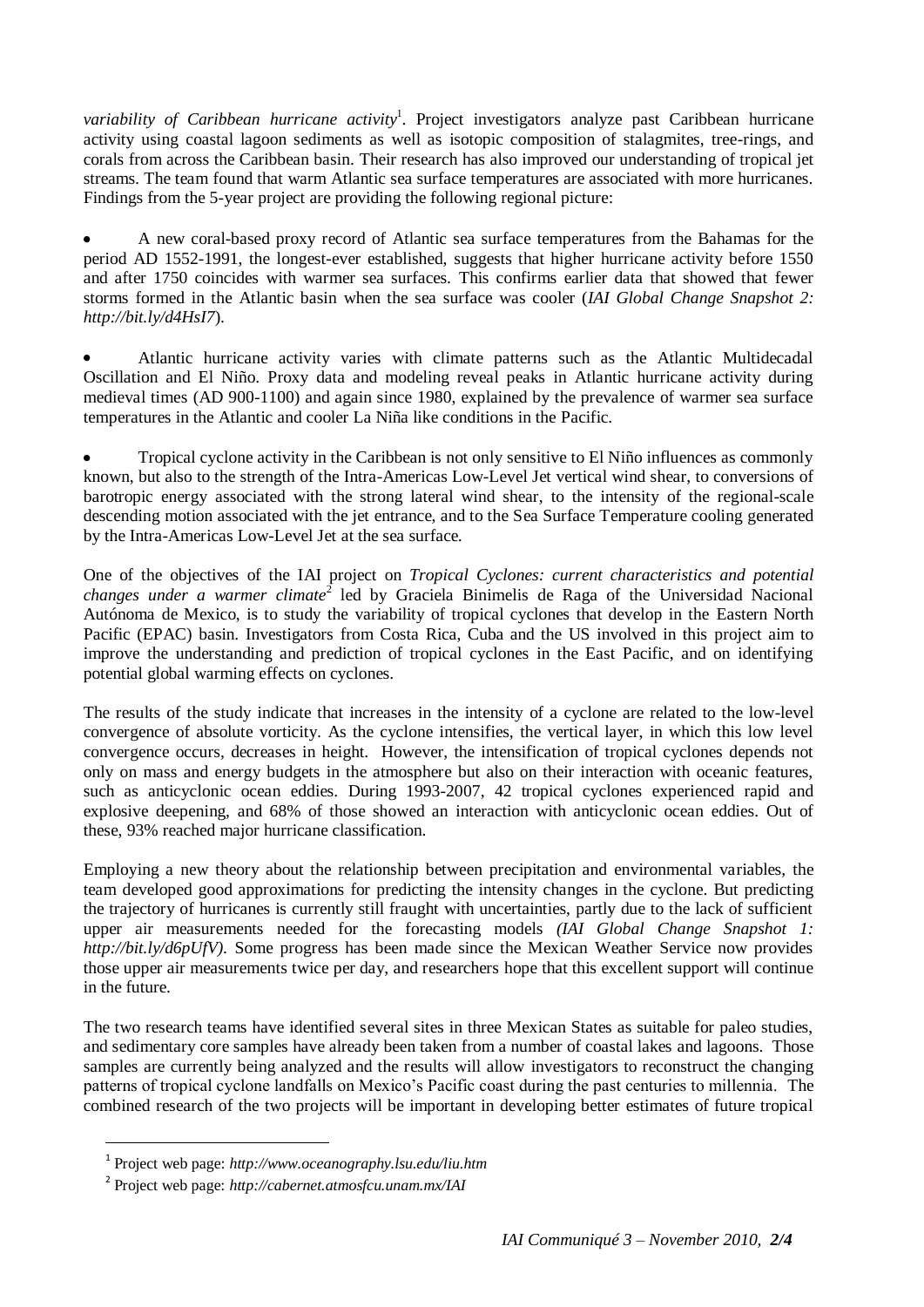cyclone activity in the East Pacific basin and may reveal correlations with past periods of global or regional climate change associated with long-term variations in the El Niño Southern Oscillation and the Pacific Decadal Oscillation.

## **If warmer Atlantic surface leads to more hurricanes, is the same true for the Pacific? The role of the Pacific Decadal Oscillation**

The two IAI projects have assembled a more complete record of landfalling cyclones developing in the East Pacific basin that impact Mexico. Historical records for colonial times and the early years of the Mexican Republic indicated that the landfalls show a multi-decadal variability that appears to be linked to atmospheric patterns known as the Pacific Decadal Oscillation (PDO). The warm phase of this oscillation is characterized by low pressure in the North Central Pacific and enhanced high pressure in the subtropical region. The opposite is observed in the cold phase of the Pacific Decadal Oscillation. This oscillation also affects the Eastern North Pacific basin and the number of tropical cyclones that form there. The Pacific Decadal Oscillation has recently been in a cold phase and appears to be reversing, which will lead to a decrease in the frequency of tropical cyclones in the Eastern North Pacific basin.

In fact, the number of tropical cyclones in the Eastern North Pacific basin has been decreasing recently. In contrast, the equivalent period for the North Atlantic basin shows an increasing trend. While different climate models have shown somewhat different cyclone frequencies under warmer conditions, on average they indicate a slight decrease in the Eastern North Pacific basin. Models that indicate consistent increases in cyclone frequencies in other basins, such as the North Atlantic and the western Pacific, give varying predictions for the Eastern North Pacific basin, and the reason for those mixed results remain unclear. To increase confidence in such predictions, one way forward may be to analyze high-resolution runs (e.g. 20 km), which is currently being done as part of the project.

## **Increased vulnerability**

The vulnerability of coastal regions has increased over the last few decades. In recent years more people are moving to coastal areas as part of beachfront development and increased tourism. Mexico has also seen a large increase in population in coastal regions, and major investments have been made by the tourism industry in regions such as Cancun, the Mayan Riviera and Los Cabos. All of these tourist centers are located in regions frequently impacted by tropical cyclones. This has increased the number of people at risk, and the increase in property values has raised the financial stakes, too. As current global warming is also warming the oceans, future higher hurricane frequency can be expected (*IAI Global Change Snapshot#2: <http://bit.ly/d4HsI7>*). In many instances, the effects of landfalling or land-grazing tropical cyclones can be quite severe, such as the devastation in Cancun as a result of Wilma in 2005.

An IAI-sponsored analysis of geographical and demographic data (from 2006) using state-of-the-art geospatial techniques was undertaken by Nina Lam, also at Louisiana University, and shows that approximately 19 million people are currently living within vulnerable areas less than 1 km from the coast line in the conterminous U.S. and 12 million people live within three-meter elevation along the coast (*IAI Global Change Snapshot#3: <http://bit.ly/c9OlM5>*). Where these changes in population density and property development coincide with hurricane risk, they have caused very large increases over the last decades in the costs of damage when cyclones make landfall.

A similar study is now being developed by Dr. Liu´s team for the island countries in the Caribbean. According to recent, yet unconfirmed projections, a few small island countries would be inundated even with a 3-meter sea level rise. These estimates are the first step towards the development of a more comprehensive vulnerability assessment to be conducted for the region in the near future.

Recent publications have focused on the results of simulations of numerical climate models to assess the changes in tropical cyclones in the future. While numerical climate models have been improved over time, the majority do not have spatial resolution fine enough to identify tropical cyclones. They show only large-scale patterns associated with tropical cyclogenesis and look at the trends of those patterns in the